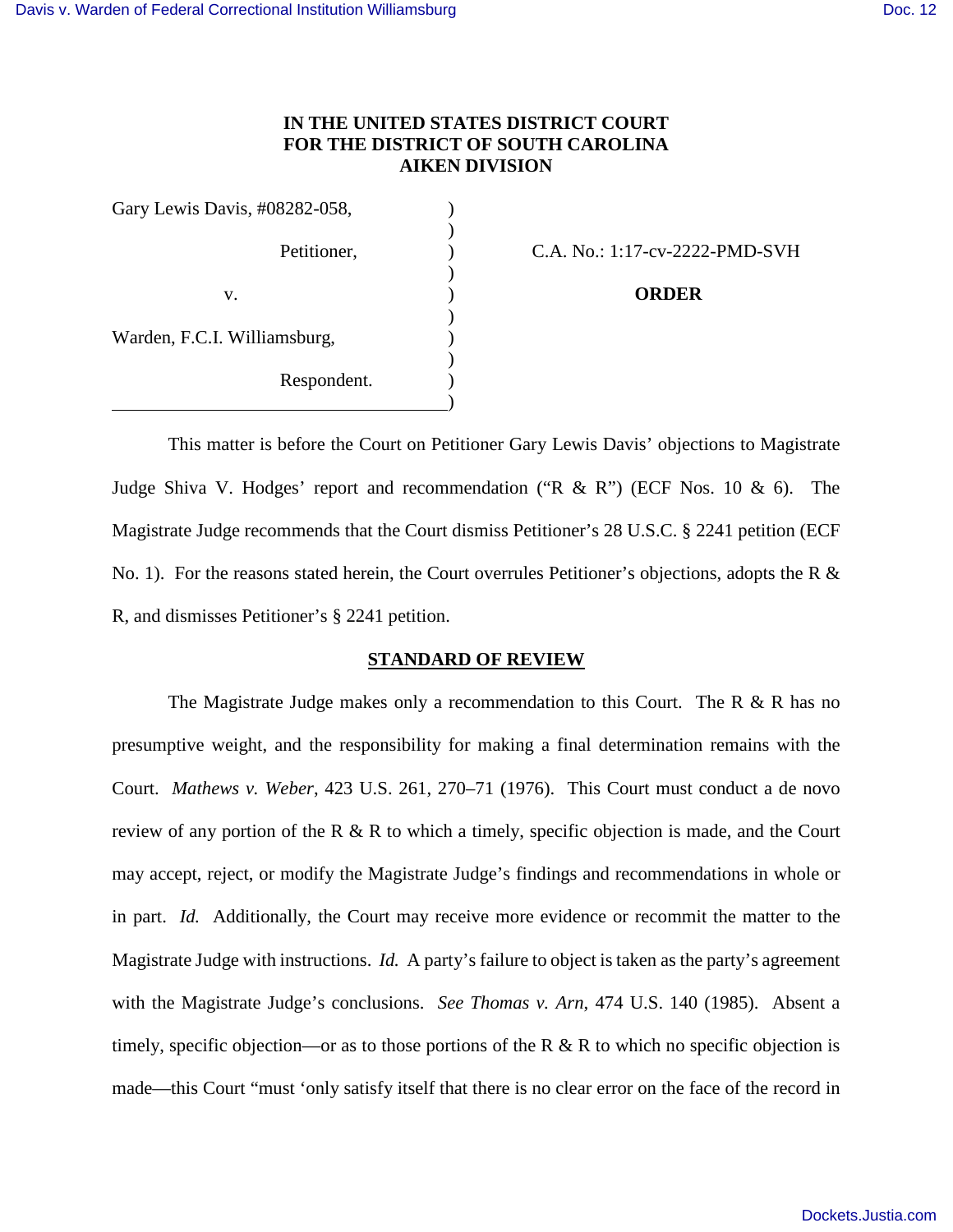order to accept the recommendation.'" *Diamond v. Colonial Life & Accident Ins. Co*., 416 F.3d 310, 315 (4th Cir. 2005) (quoting Fed. R. Civ. P. 72 advisory committee's note).

#### **DISCUSSION**

Petitioner seeks resentencing following his drug trafficking and firearm convictions. The Magistrate Judge recommends that Petitioner's petition be summarily dismissed, without prejudice, because the "savings clause" in 28 U.S.C. § 2255(e) does not allow him to challenge his conviction or sentence under § 2241. Specifically, the Magistrate Judge found that Petitioner could not satisfy the second criterion used to evaluate the applicability of the savings clause under *In re Jones*, 226 F.3d 328 (4th Cir. 2000). *Jones* requires a petitioner invoking the savings clause to establish that "the substantive law changed such that the conduct of which the prisoner was convicted is deemed not to be criminal." *Id.* at 334. If a petitioner cannot establish that his claim is within the scope of the savings clause, the court must dismiss motion for lack of jurisdiction. *See Rice v. Rivera*, 617 F.3d 802, 807 (4th Cir. 2010).

Petitioner raises two objections, and both restate arguments presented to, and properly evaluated by, the Magistrate Judge. First, Petitioner argues that he has satisfied the savings clause because of the Supreme Court's ruling in *Dean v. United States*, 137 S. Ct. 1170 (2017). In *Dean*, the Court held that nothing in 18 U.S.C. § 924(c) prevents a district court from considering the statute's imposition of a mandatory minimum when calculating an appropriate sentence for the predicate offense. *Id.* at 1178. While it is possible that Petitioner would have received a shorter total sentence had he been sentenced after *Dean*'s clarification of the district court's sentencing discretion, *Dean* did not change substantive law to make the conduct of which Petitioner was convicted any less criminal. Thus, the *Dean* decision does not aid Petitioner in establishing the second prong of the *Jones* test.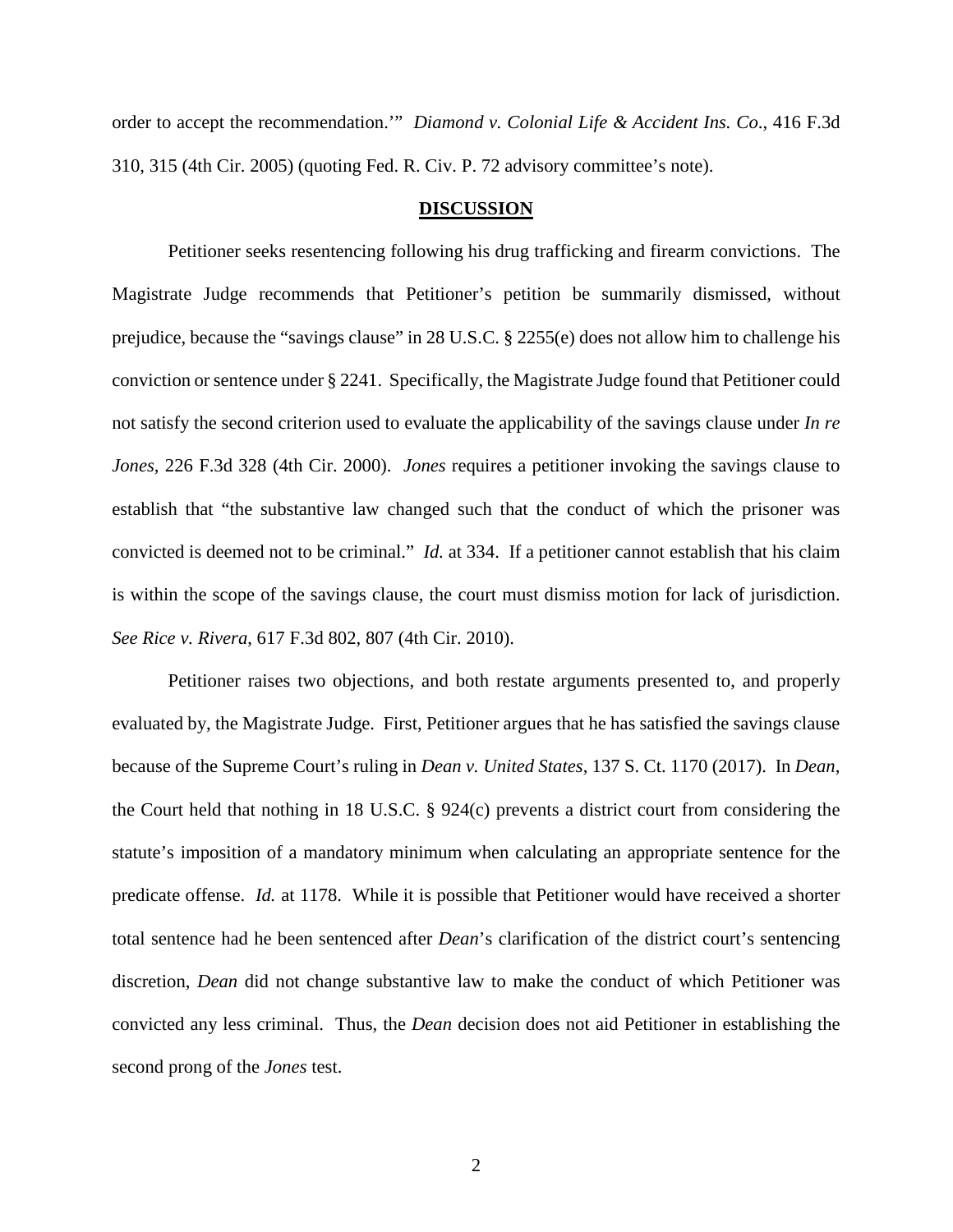Petitioner also argues that his indictment was invalid because Count 16, one of his 18 U.S.C. § 924(c) firearms charges, was impermissibly duplicitous because it alleged he used and carried a firearm in relation to two different underlying offenses. Petitioner points to *United States v. Robinson*, 627 F.3d 941, 957 (4th Cir. 2010), for the assertion that a duplicity claim can sometimes be raised after trial. In *Robinson*, the Fourth Circuit considered a defendant's motion for new trial under Rule 33 of the Federal Rules of Criminal Procedure, following the discovery of new evidence. *Id.* at 948. With respect to the defendant's duplicity claim, the court first emphasized that Rule 12(b)(3) of the Federal Rules of Criminal Procedure requires objections to indictments to be made before trial, though the Rules also allow a court to consider an objection later, if good cause is shown. *Id.* at 957. The court noted that some circuits have nonetheless reviewed post-trial duplicity claims for plain error. *Id.* "Out of an abundance of caution," the court then reviewed the defendant's duplicity claim for plain error and rejected it. *Id.* While *Robinson* does indicate that defendants or petitioners might, in some circumstances, be able to bring a post-trial duplicity claim, it did not create a new procedural mechanism to do so. Unlike the defendant in *Robinson*, Petitioner's duplicity claim comes in a § 2241 petition, so he must still satisfy the savings clause. While *Robinson* also dealt with a § 924(c) charge, Petitioner has not established that it changed the substantive law of § 924(c). Since Petitioner has not established a change in substantive law, as required by *Jones*, he has not established that the savings clause applies. Consequently, the Court does not have jurisdiction to evaluate his petition.